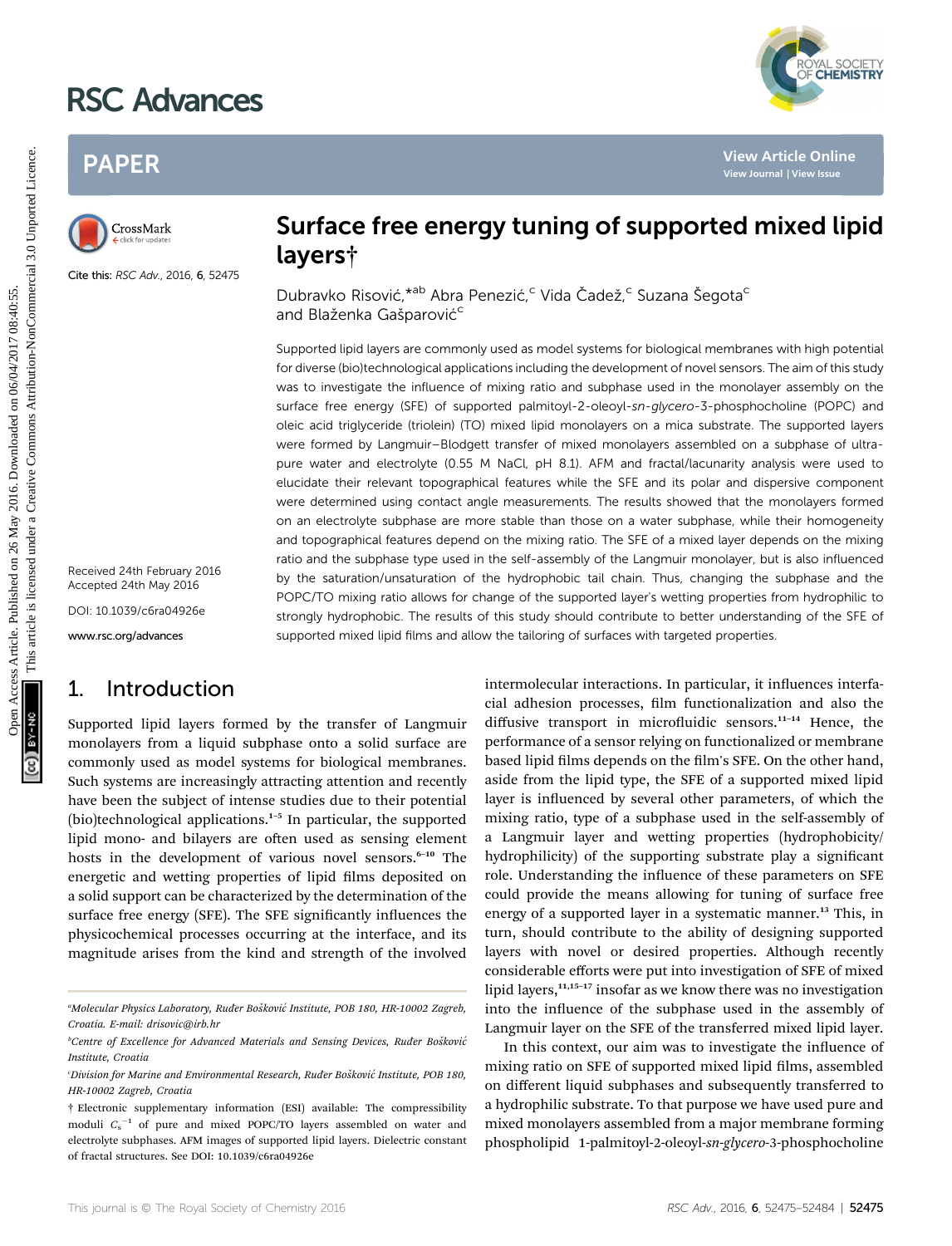(POPC) and oleic acid triglyceride–triolein (TO) in different mixing ratios. The layers were assembled on water and on NaClelectrolyte subphase and subsequently transferred to a mica support as a representative hydrophilic substrate. These particular selections were motivated by potential usefulness of such systems in sensor development. Recent investigations revealed that supported mixed POPC–TO lipid layers provide advantageous sensor platform due to its sensitive and selective response to polycyclic hydrocarbons in water solution.<sup>7,9</sup>

Characterization of mixed phospholipid monolayers and the involved interactions at the liquid subphase/air interface was accomplished through analysis of the surface pressure–area per molecule  $(\pi-A)$  isotherms. The isotherms provided information on the mean molecular area occupied by one molecule in the monolayer, the film compression modulus, miscibility and the excess Gibbs energy of mixing. The AFM and fractal/lacunarity analysis were used to elucidate relevant topographical features of the transferred monolayers of analogous composition, on a mica substrate. Corresponding wettability characteristics were investigated by measurements of the contact angles of standard liquids. This allowed calculation of film surface free energy according to the theoretical approach developed by Owen– Wendt-Rabel-Kaelble (OWRK).<sup>18-20</sup> In this way it was possible to correlate the properties and composition of a monolayer at the air/subphase interface with SFE of the solid-supported monolayer. **BSC** Advances Word Article control on the transmitted on West Article on 26 May 2016. The control of the system and the system are controllinear and the system of the control of the present article is licensed under the

## 2. Experimental and theoretical methods and materials

### 2.1 Materials

Phospholipid 1-palmitoyl-2-oleoyl-sn-glycero-3-phosphocholine (POPC – 99%) and oleic acid triglyceride–triolein (TO) were purchased from (Sigma–Aldrich) and used without further purification. Ultra-pure water from the Milli-Q Plus system (resistivity 18.2 M $\Omega$  cm) (Direct - Q, Millipore system, Billerica, Massachusetts) was used both as a subphase for the Langmuir monolayers and as a probe liquid in the contact angle measurements. The electrolyte used as a second subphase was 0.55 mol  $L^{-1}$  NaCl, buffered to pH 8.1 with NaHCO<sub>3</sub> (Sigma– Aldrich), thus mimicking seawater. The electrolyte was prepared with ultra-pure water and NaCl calcined at 450 °C for 4 hours and purified with activated charcoal in order to remove residual traces of organic matter. Chloroform (HPLC grade from Sigma-Aldrich) used for lipid dissolution was employed as received. Probe liquids used in contact angle measurements (beside ultra-pure water) were formamide (98%), diiodomethane (99%), and ethylene glycol (0%  $H<sub>2</sub>O$ ), all by Sigma-Aldrich and used without further purification. Freshly cleaved mica plates grades V-5 (40 mm  $\times$  10 mm  $\times$  0.3 mm) from SPI Supplies (USA) were used as a solid support.

## 2.2 Monolayer preparation and determination of  $\pi$ –A isotherms

The spreading solutions were prepared by dissolving pure lipid or a lipid mixture with selected molar fractions in chloroform

with concentration of 1 mg  $\mathrm{mL}^{-1}.$  An aliquot of a solution was spread onto the surface of ultra-pure water or electrolyte using a microsyringe (Hamilton, USA). After the spreading and before the initiation of the compression the solution was left for 10 min allowing for the solvent to evaporate. The compression was initiated with a barrier speed of 50  $\text{cm}^2$  min<sup>-1</sup>. Surface pressure–area  $(\pi-A)$  measurements were carried out using a NIMA Langmuir Blodgett Deposition Trough model 1212D1 (Nima Technology Ltd, Coventry, UK) placed on an anti-vibration table. Surface pressure was measured at room temperature (21  $\pm$  2 °C) with the accuracy of  $\pm$ 0.1 mN m<sup>-1</sup> using a Wilhelmy plate as the pressure sensor. Each measurement was repeated at least three times to ensure reliability and validity of results.

## 2.3 Thermodynamic analysis

The thermodynamic characteristics of the mixed monolayer systems were examined in more detail through the following analysis. For a binary system, the Gibbs free energy of mixing,  $\Delta G_{\text{mix}}$ , can be expressed as

$$
\Delta G_{\text{mix}} = \Delta G_{\text{id}} + \Delta G_{\text{ex}},\tag{1}
$$

where  $\Delta G_{\text{id}}$  is the ideal free energy of mixing, and  $\Delta G_{\text{ex}}$  is the excess Gibbs energy of mixing.  $\Delta G_{\text{id}}$  is expressed as

$$
\Delta G_{\rm id} = -T\Delta S_{\rm id}
$$

where  $\Delta S_{\text{id}}$  is the entropy of mixing.  $\Delta G_{\text{id}}$  can be evaluated from:

$$
\Delta G_{\rm id} \, (\text{J mol}^{-1}) = RT(X_1 \ln X_1 + X_2 \ln X_2) \tag{2}
$$

where,  $R$  is the gas constant,  $T$  is the absolute temperature,  $X$  is the molar fraction.

The excess energy of mixing  $\Delta G_{\text{ex}}$  represents the deviation of free energy of a mixed system from that of an ideal mixed one. Based on the definition,  $\Delta G_{\text{ex}}$  is the contribution of mutual interactions between molecules on the free energy of mixing. The  $\Delta G_{\text{ex}}$  at a specific surface pressure  $\pi$  can be calculated from the  $\pi$ –A isotherm data through the following equation:<sup>21</sup>

$$
\Delta G_{\text{ex}} = N_{\text{A}} \int_0^{\pi} \Big[ A_{1,2}(\pi) - \big( X_1 A_1(\pi) + X_2 A_2(\pi) \big) \Big] d\pi \qquad (3)
$$

where  $A_{1,2}(\pi)$  is the mean molecular area in the mixed monolayer at a given surface pressure  $\pi$ ,  $A_1$  and  $A_2$  are the respective molecular areas in the single-component monolayer of components 1 and 2 at the same surface pressure,  $X_1$  and  $X_2$  are the respective molar fractions of the components in the mixed monolayer and  $N_A$  is the Avogadro number. Aside from the assessment of thermodynamic stability of mixed monolayers the excess Gibbs energy of mixing allows quantitative interpretation of intermolecular interactions and determination of the interaction parameter  $\alpha$  at different surface pressures as well as the interaction energy  $\Delta h$ .<sup>22,23</sup>

#### 2.4 Transfer of a monolayer onto solid substrate

The investigated monolayers were transferred onto the hydrophilic mica plates using Langmuir–Blodgett technology, a well-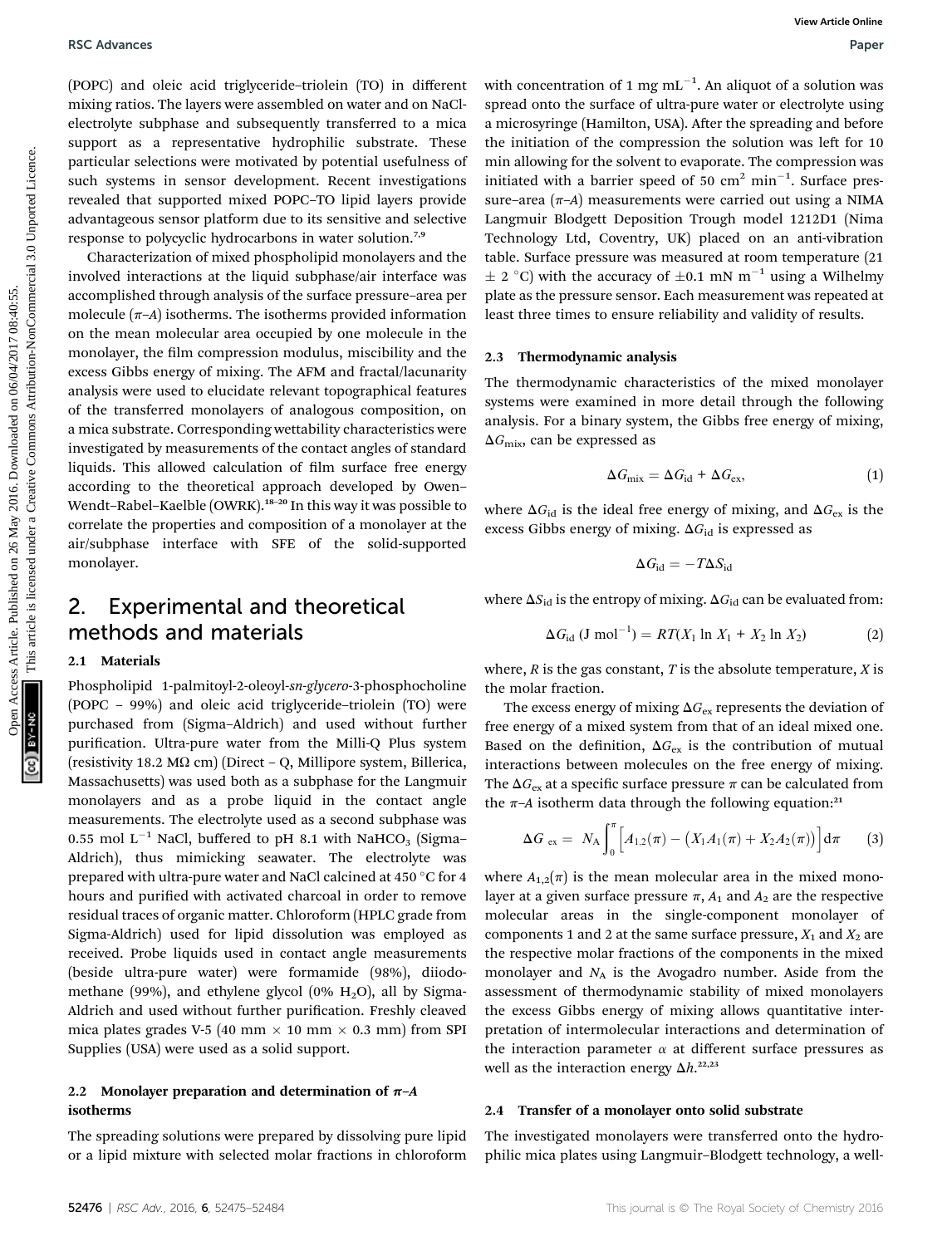established method for preparation of supported mono- and bilayers.<sup>24</sup> The deposition of monolayers on a mica substrate was conducted by drawing a mica plate vertically from the subphase in the Langmuir–Blodgett trough at the rate of 2 mm  $min^{-1}$  through the monolayer spread at the air-water or airelectrolyte interface. For a selected lipids' mixing ratio the transfer was made at a pressure slightly below the corresponding envelope pressure,  $\pi_e$  (for the explanation see 4.1). The surface pressure of the lipid monolayer, the rate of deposition, and the temperature were kept constant. The average transfer ratio was  $0.92 \pm 0.1$ . After the transfer the supported lipid layers were put into an exicator for about 20 h at room temperature to dry out. Assuming that the molecular organization within the monolayers at the air/subphase interface does not change when deposited onto the solid support, $25$  the samples were further used for the determination of the surface free energy of transferred layers. Paper<br> **SEC Articles** Consequent in a conserved on 2016 and 2016 and 2016 and 2016 and 2016 and 2016 and 2016 and 2016 and 2016 and 2016 and 2016 and 2016 and 2016 and 2016 and 2016 and 2016 and 2016 and 2016 and 2016 and

## 2.5 Estimation of surface free energy

The assessment of the surface free energy, *i.e.* surface tension of a solid, can, in principle, be achieved considering its wetting properties i.e. by use of the value of the equilibrium contact angle of a liquid drop placed on the surface. In the case of wetting systems relationship between the interfacial tensions at a point on three-phase (air–liquid–solid) contact line is given by the Young equation:

$$
\gamma_{\rm s} = \gamma_{\rm sl} + \gamma_1 \cos \theta \tag{4}
$$

where  $\gamma_{sl}$  represents the interfacial tension (free energy) between solid and liquid phases,  $\gamma_1$  and  $\gamma_s$  represent the liquid– air and solid–air interfacial tensions, respectively. The measurable parameter is the contact angle  $\theta$  of the liquid drop corresponding to the angle between vectors  $\gamma_{sl}$  and  $\gamma_{ls}$ 

Even if the contact angle  $\theta$  and  $\gamma_1$  are known,  $\gamma_{\rm sl}$  is still unknown, and therefore eqn (4) cannot yet be solved for the surface tension of the solid  $\gamma_s$ . The information regarding  $\gamma_{sl}$ must be independently provided, for example, by a correlation between  $\gamma_{\rm sl}$ ,  $\gamma_{\rm s}$ , and  $\gamma_{\rm l}$ . There are several types of correlations that have been employed and discussed in the literature.<sup>26,27</sup> In this work we have used the correlation proposed by Owens, Wendt, Rabel and Kaelble (OWRK) considering the surface tension to consist of nonpolar (dispersion) and polar contributions.<sup>18</sup>–<sup>20</sup>

In the OWRK method considering a liquid drop on a solid surface the surface tension  $\gamma$  of each phase is split up into polar  $(P)$  and disperse  $(D)$  fraction (subscripts l and s denote liquid and solid, respectively):

$$
\gamma_1 = \gamma_1^P + \gamma_1^D
$$
  
\n
$$
\gamma_s = \gamma_s^P + \gamma_s^D
$$
\n(5)

With this assumption, the equation for the surface tension (Good's equation<sup>28</sup>) becomes

$$
\gamma_{\rm sl} = \gamma_{\rm s} + \gamma_{\rm l} - 2\left(\sqrt{\gamma_{\rm s}^{\rm p} \gamma_{\rm l}^{\rm p}} + \sqrt{\gamma_{\rm s}^{\rm p} \gamma_{\rm l}^{\rm p}}\right) \tag{6}
$$

where subscripts l and s denote liquid and solid phase, respectively.

Combining and transposing eqn (4) and (6) gives:

$$
\frac{(1+\cos\theta)\gamma_1}{2\sqrt{\gamma_1^D}} = \sqrt{\gamma_s^P} \sqrt{\gamma_1^P} + \sqrt{\sigma_s^D}
$$
 (7)

This equation due to its form of a general linear regression line,  $y = ax + b$ , enables us to determine the components of the total surface free energy. Namely, if we use two or more liquids with known polar and disperse components of the surface tension, measure the corresponding contact angles and plot the

results as *y* vs. *x i.e.* 
$$
\frac{(1 + \cos \theta)\gamma_1}{2\sqrt{\gamma_1^D}} \text{ vs. } \sqrt{\frac{\gamma_1^P}{\gamma_1^D}}, \text{ then the polar}
$$

component  $\gamma_s^{\rm p}$  is obtained from the square of the slope of the recreasion line and the disperse component  $\gamma_{\rm p}^{\rm p}$  from the square regression line and the disperse component  $\gamma_{\rm s}^{\rm D}$  from the square<br>of the ordinate of the intercent. The total surface free one ray is of the ordinate of the intercept. The total surface free energy is the sum of these two components. In addition, it is important to realize that, while the dispersion part of this equation (squareroot dependence) is derived from an approximate theory for dispersion interactions, the functional form of the terms related to the polar components has not yet been substantiated by theory.<sup>27</sup>

In order to elucidate the surface free energy components of a solid, experiments need to be done using the same solid surface with various liquids.<sup>29,30</sup> Moreover, it turns out that the choice of the set of liquids must be done very carefully; otherwise mathematical problems in solving the set of equations may lead to major errors.<sup>31</sup> It has been shown that optimal results are obtained using combination of apolar and polar liquids. In concordance with these considerations the set of probe liquids used in the contact angle measurements included ultra-pure water, formamide, ethylene glycol and diiodomethane, spanning the range from a highly polar to an apolar liquid, respectively. The surface free energy is calculated following OWRK method from a series of contact angle measurements using selected liquids with known surface tensions and corresponding polar and dispersive components.

#### 2.6 Contact angle measurements

"Static" contact angle measurements and corresponding calculations of SFE were accomplished using KRÜSS Drop shape analysis system DSA 100. The drop size  $(\sim 2 \text{ mm in})$ diameter) was selected to be sufficiently large relative to the scale of possible heterogeneity.<sup>26,32-34</sup> The indications seem to suggest a relative drop size of at least  $10^3$  should be employed.<sup>34</sup> Thus, it seems realistic to have a drop of a few millimeters in diameter on a surface whose roughness is of the order of magnitude of a few micrometers. On each sample the contact angle measurements were repeated three times applying all four liquids.

#### 2.7 AFM measurements

The surface structure and topography of the supported monolayers including roughness profiles were determined by using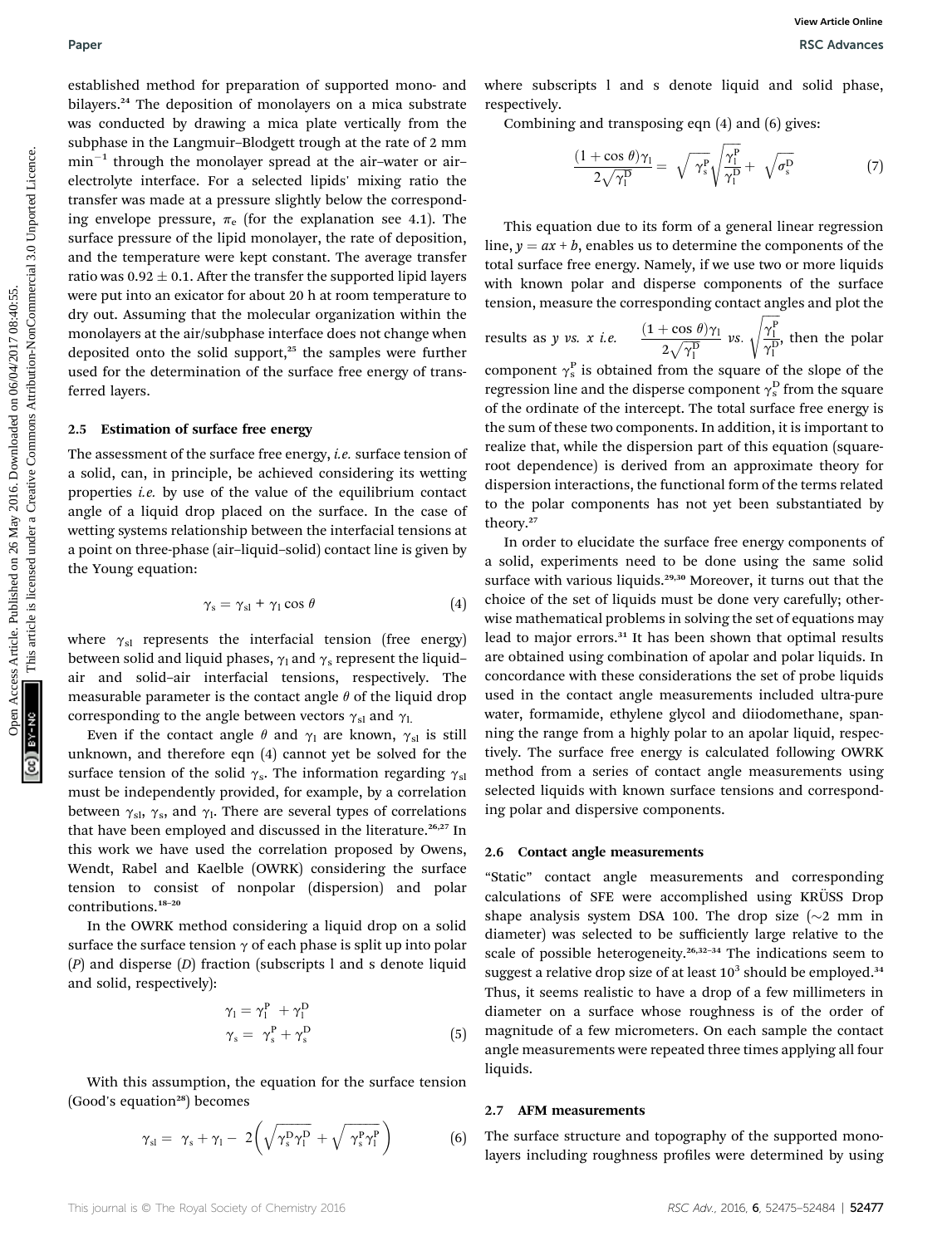a Multimode AFM with a Nanoscope IIIa controller (Bruker, Billerica, USA) with a vertical engagement  $125 \mu m$  scanner (JV). Tapping mode imaging was performed under ambient conditions in air, by using silicon tips (RTESP, Bruker, nom. freq. 320 kHz, nom. spring constant of 42 N  $\mathrm{m}^{-1})$  and at a scan resolution of 512 samples per line. The linear scanning rate was optimized between 1.0 and 2.0 Hz at a scan angle of  $0^\circ$ . Images were processed and analyzed by means of the offline AFM NanoScope software, version 5.12r5 and NanoScope Analysis 1.7. Roughness Analysis software option was used to performed roughness analyses on  $2 \times 2$ ,  $5 \times 5$  and  $10 \times 10 \mu m^2$  imaged surface areas for each surface. The results are presented as values of  $R_a$  – the average surface roughness parameter defined as  $R_{\rm a} = 1 \Big/ \int_0^1 y(x) {\rm d} x.$ 

## 2.8 Fractal and lacunarity analysis

Fractal analysis of images is potentially powerful tool for extraction of topographic/structural features of considered surfaces. In particular it has been shown that adsorbed lipid layers are fractal structures<sup>35</sup> whose fractal dimension is related to the dominant mechanism responsible for their growth.<sup>36</sup> Furthermore, fractal dimension provides insight into the lattice structure and in plane molecular organization of Langmuir monolayer of amphiphilic material.<sup>37</sup> Thus, in this context, we have conducted fractal analysis of gray-scale and binarized (black and white) AFM images of supported lipid layers. For purpose of this study only the values of fractal dimension D inferred from a gray scale AFM images using the box-counting algorithm<sup>38</sup> are presented. The fractal analysis using box counting or cube counting methods implies use of boxes/cubes whose dimensions cover the range from one pixel up to 512 pixels (dimension of an AFM image) hence, 1 pixel corresponds to about 4 nm. Thus, enabling fine resolution in analysis of monolayer surface. However, as fractal dimension does not provide a complete characterization of a sample texture we have also conducted the lacunarity analysis aiming at obtaining the information on monolayer gappiness. Prior to lacunarity estimation gray scale AFM images were binarized (i.e. to each pixel the value of 1 or 0 was assigned depending on weather its gray scale intensity is above or below the median value, respectively). For lacunarity estimation of binary AFM images, the gliding-box algorithm<sup>39</sup> was used. According to this algorithm a box of size  $r$ slides over an image. The gliding box of a specific size  $r$ , (length of a square box) is first placed at the top left corner of an image in which each and every pixel has an assigned value of either 1 or 0. Then the box "mass" M (the number of pixels occupied with 1's), is computed. The gliding box is systematically moved through the binary image one pixel at a time and the box mass value is determined for each of the overlapping boxes. The number of gliding-box with dimension  $r$  and mass  $M$  is defined as  $n(M, r)$ . The probability distribution  $Q(M, r)$  is obtained by dividing  $n(M, r)$  by the total number of boxes. Lacunarity at scale  $r$  is defined as the mean-square deviation of the variation of mass distribution probability  $Q(M, r)$  divided by its square mean: **BSC Advances**<br> **Open Access Article of the critical consequent L25 may see that controller (y).**<br> **Explore and the creation consequent L25 may access (y).**<br> **Explore the creation consequent L25** may be interest and the c

$$
L(r) = \frac{\sum_{M} M^2 Q(M, r)}{\left[\sum_{M} M Q(M, r)\right]^2}
$$
(8)

where  $L(r) =$  lacunarity at box size r,  $M =$  mass or pixels of interest, and  $Q(M, r)$  = probability of M in box size r. Fractal and lacunarity analysis of AFM images was accomplished using Fraclab 2.1 and Gwyddion 2.41 software.

## 3. Results and discussion

## 3.1 Miscibility

The analysis of  $\pi$ –A isotherms was conducted in order to provide insight into miscibility of components of the mixed systems. In general, when two components are miscible, the value of collapse pressure of a mixed monolayer depends on molar fraction of its components, and is lying between the collapse pressures of pure components. If the components are immiscible, two collapse pressures at constant values corresponding to the pure components are observed.<sup>40</sup>

The  $\pi$ –A isotherms of POPC, TO, and mixed POPC/TO monolayers measured on subphases of water and electrolyte are shown in Fig. 1. The most noticeable difference between isotherms of pure POPC and TO and those of mixed layers is the appearance of a point where there is an abrupt change in the isotherm's slope, which occurs below the POPC collapse pressure ( $\sim$ 48 mN m<sup>-1</sup>) and after TO collapse pressure ( $\sim$ 12.5 mN  $m^{-1}$ ).

However, as evident from the corresponding compressibility curves (shown in Fig. S1 and S2 in the ESI<sup>†</sup>), it does not reflect a typical liquid expanded/liquid condensed (LE/LC) phase transition. It is rather an evidence of TO beginning to be expelled from the monolayer and deposited on top of the monolayer not as a new regular monolayer but rather as irregular inhomogeneous TO patches. Thus, forming a new bulk (three-dimensional) phase regardless of the starting composition of the mixed layer.

The corresponding pressure in the isotherm is called the envelope pressure or envelope point,  $\pi_{e}$ .<sup>41</sup> The envelope point equivalent points of TO and occurs at a pressure higher than the collapse pressure of TO and corresponds to the initial formation of a new bulk phase. The pressures corresponding to envelope points of mixed layers on water and electrolyte subphase inferred from analysis of corresponding isotherms are shown in Fig. 2. The value of  $\pi_e$ decreases with increase of the TO content in a mixed layer. Compression of the layer beyond the envelope point results in more TO molecules being expelled from the surface and incorporated into the new phase. Finally, with further increase of the pressure, an abrupt second change in the isotherm's slope occurs indicating the final collapse of the monolayer which is confirmed by the analysis of the corresponding compressibility curve provided in the ESI (Fig. S1 and S2†). Such behaviour has been also observed in other mixed systems.<sup>41,42</sup>

The mechanism of TO expulsion from the monolayer is the same, hence the curves in Fig. 2 have the similar shape. In contrast to POPC, TO with increase of the pressure cannot reach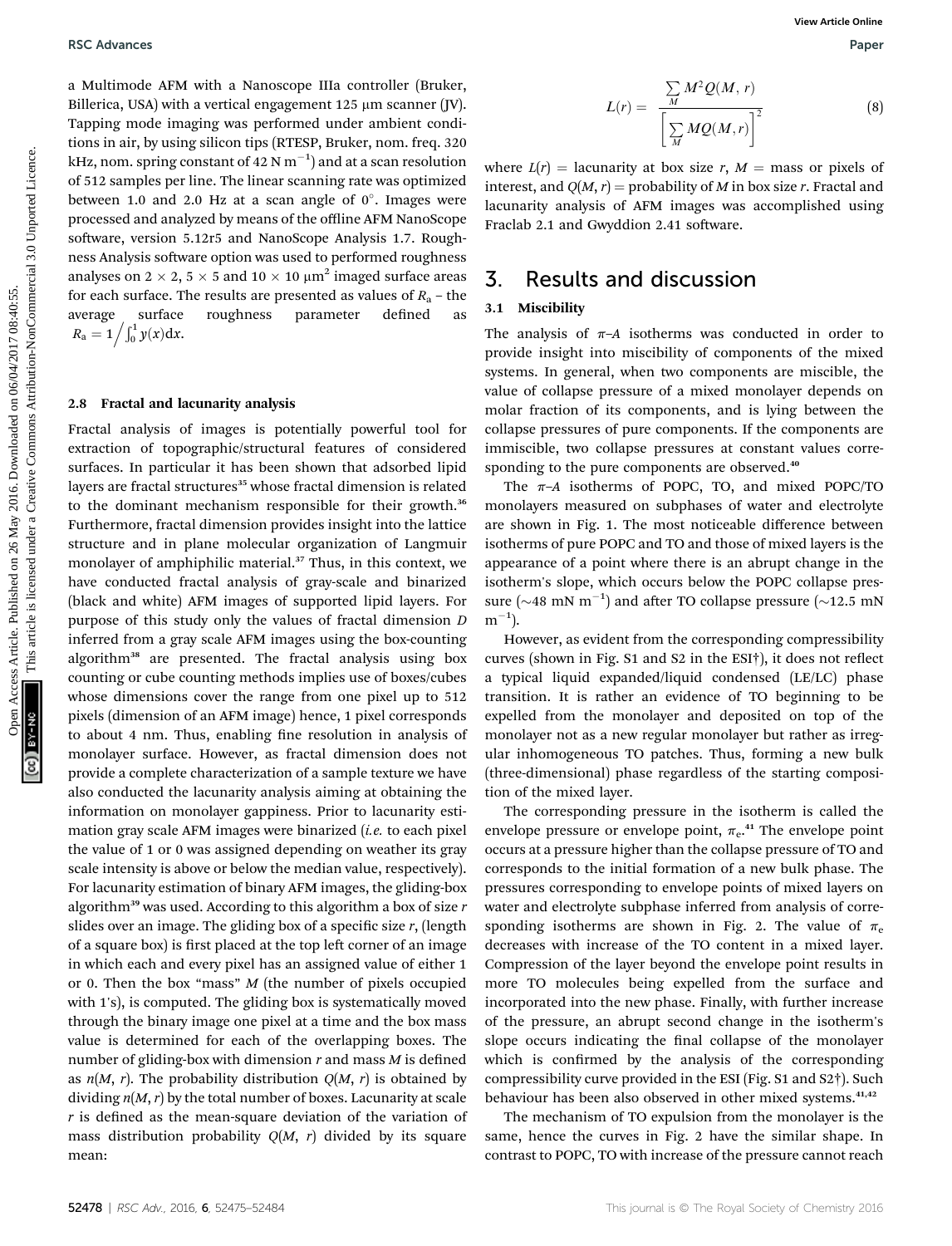

Fig. 1 Surface pressure–area per molecule  $(\pi - A)$  isotherms of the investigated pure and mixed POPC/TO layers assembled on a water (a) and 0.55 M NaCl subphase (b). Curves 1-7 represent POPC : TO ratios 1 : 0, 5 : 1, 3 : 1, 1 : 1, 1 : 3, 1 : 5 and 0 : 1, respectively. Arrows denote the envelope points.



Fig. 2 The envelope points of mixed monolayers assembled on water (1) and (2) electrolyte subphase. Symbols represent experimental values and line the corresponding fit with an exponential function.  $R^2$ (water) = 0.9990,  $R^2$ (electrolyte) = 0.9947. The corresponding error bars, i.e. the standard deviations fall within the size of the symbols  $(\sim 2\%)$ 

the condensed phase (as seen from the corresponding isotherms in Fig. 1) regardless of the subphase (water or electrolyte). Hence, in a mixed layer it remains as a "soft" component that at a certain pressure starts to be squeezed out. As the share of TO in the monolayer increases this expulsion occurs at even lower pressures. However, since the layers on electrolyte are more stable higher pressures are needed to induce the change of the monolayer structure. Hence, the curve 2 in Fig. 2, corresponding to an electrolyte phase, although similar in shape is shifted toward higher pressures. Here it's worth noting that due to the properties of TO isotherm the excess Gibbs energy of mixing, reflecting the stability of the layer, depicted in Fig. 3 could be calculated only up to pressure of approximately  $12.5 \text{ mN m}^{-1}$ .

At the pressure lower than that of an envelope point the components in the monolayer mix well, while at higher pressures the components are separated. During the compression, domains may form as a result of stronger interactions between the molecules of the same kind. Depending on composition of the mixed monolayer, the environment consisting of single-

component domains embedded in the environment of other single-component domains may change. This could provide the explanation for the observed stoichiometry-dependent shift of the envelope points in the mixed POPC/TO monolayers. The insight into stability of a layer and involved intermolecular interactions can be obtained by considering the excess Gibbs energy of mixing (see 3.2).

For all mixing ratios  $\pi_e$  and collapse pressures occur at higher pressures for a monolayer assembled on electrolyte then on water subphase. This observation is compliant with the results of thermodynamic analysis (presented below in 3.2.) showing that monolayers assembled on the electrolyte subphase are more stable than those assembled on pure water. The difference in  $\pi_e$  between layers on water and electrolyte is not constant. It varies depending on the lipid mixing ratio and follows the corresponding differences in excess Gibbs energy of mixing  $(cf. Fig. 3)$ , reflecting the difference in the relative stability between layers assembled on different subphases.

#### 3.2 Thermodynamic analysis

Generally, thermodynamic analysis on the basis of the excess Gibbs energy of mixing allows quantitative interpretation of intermolecular interactions and determination of thermodynamic stability of mixed monolayers. The negative values of  $\Delta G_{\text{ex}}$  indicate that stronger attractive interactions exist between molecules in the mixed monolayer in comparison to the interactions in one-component monolayers. Thus, the negative sign of  $\Delta G_{\text{ex}}$  is considered as a criterion of monolayer's stability, while a positive value can suggest a phase separation.<sup>43,44</sup>

The excess Gibbs energies of mixed POPC/TO monolayers formed on water and on the electrolyte subphase at various surface pressures are shown in Fig. 3. For layers assembled on the water subphase for the pressures bellow  $\sim$ 5 mN m<sup>-1</sup> the  $\Delta G_{\rm ex}$  oscillates around zero for all values of TO molar fraction, indicating that the strength of molecular interactions in the mixed monolayer is the same as in the one-component monolayers. The increase of surface pressure in the loose packing density regimes (LE and LE/LC), *i.e.* in the pressure range below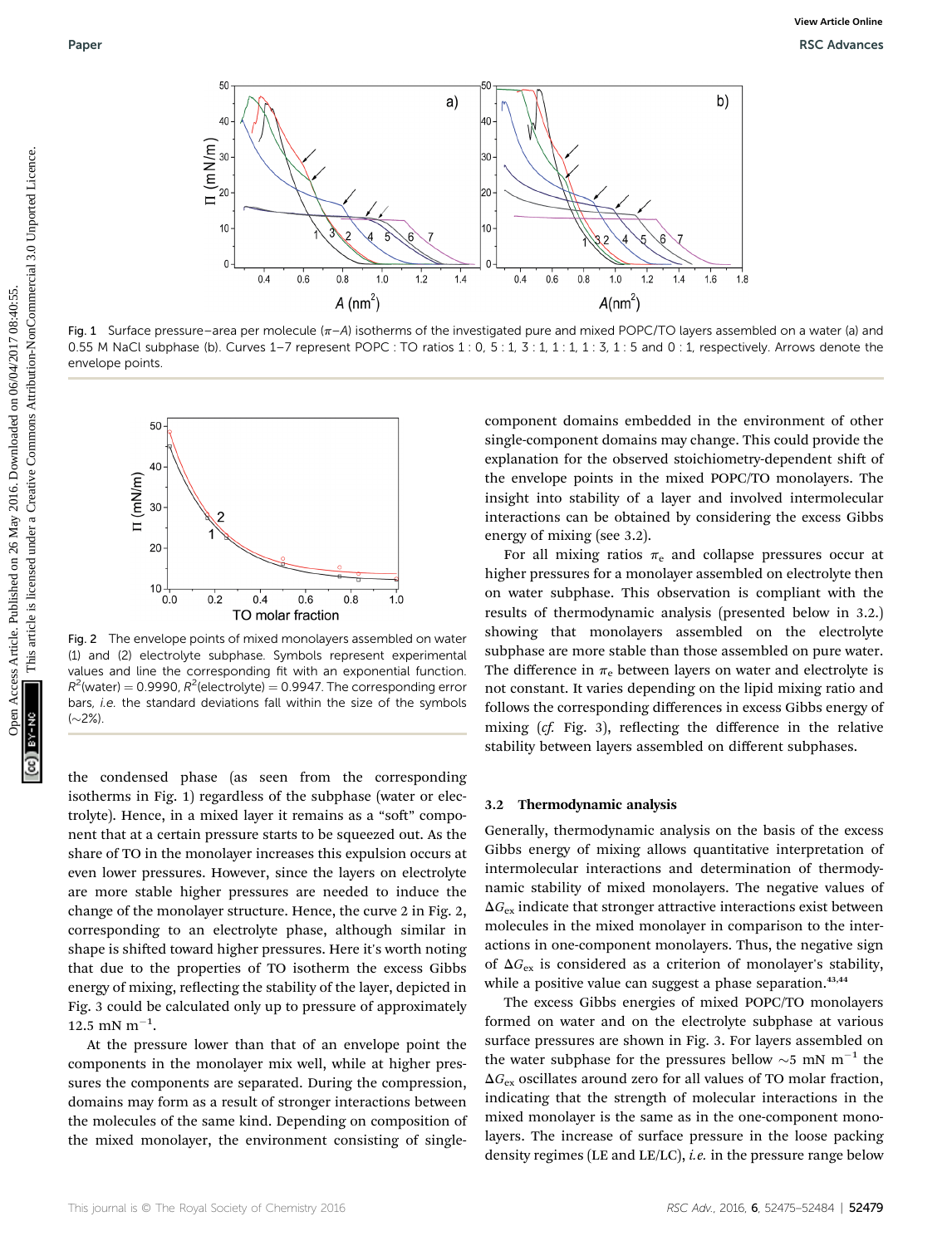

Fig. 3 The excess Gibbs energy of mixing of POPC/TO assemble on the water (a) and on 0.55 M NaCl (b) subphases at surface pressures 5, 10 and 12.5 mN  $m^{-1}$  (curves 1–3, respectively).

the TO collapse pressure ( $\sim$ 12.5 mN m<sup>-1</sup>), causes the  $\Delta G_{\rm ex}$ values to become more negative.

This is explained by the increase in the magnitude of the intermolecular attractive van der Waals forces that occurs with the decreased intermolecular separation accompanying the increase of surface pressure. The corresponding interaction energies evaluated from excess Gibbs energy (not presented here) show the increase of interaction energy with increase of the pressure, justifying this explanation. Thus, for this pressure range, POPC and TO mix and interact weakly, forming relatively stable monolayers. The most stable mixed monolayer is obtained for TO molar fraction 0.25. This composition corresponds to the complex stoichiometry of POPC :  $TO = 3:1$ . Positive values of  $\Delta G_{\mathrm{ex}}$ , occurring at higher pressures ( $\pi$  > 12.5  $\rm{mN~m^{-1}}$ ) for most of the TO molar fractions (except for the TO molar fraction 0.25), suggest that due to stronger interactions between identical molecules the domains of POPC and TO are formed, resulting in phase separation in the monolayer.<sup>40</sup> For pressures higher than  $\sim$ 15 mN m<sup>-1</sup>  $\Delta G_{\text{ex}}$  is positive irrespectively of the TO molar fraction.

The calculated values of  $\Delta G_{\rm ex}$  for the layers assembled on 0.55 M NaCl subphase are depicted in Fig. 3b. Comparison of these values with the values of  $\Delta G_{\text{ex}}$  obtained for mixed monolayers at water subphase reveals significantly higher thermodynamic stability of layers formed on the electrolyte subphase (*i.e.* the corresponding values of  $\Delta G_{\text{ex}}$  are several times lower), even at low pressures, implying existence of much stronger attractive interactions between molecules in the layer. This indicates that the presence of ions in the electrolyte subphase changed the molecular interactions in the mixed monolayers, making them much more stable. In particular, although the net charge on the POPC head group is zero, the polar head group contains both positive and negative sites that can potentially interact with charged molecules or dipoles. In the NaCl subphase  $Na<sup>+</sup>$  and  $Cl$ ions interact with these charges resulting in decrease of repulsion and consequently in net increase of the attractive forces. For the POPC molecules, the most favourable location for the Na<sup>+</sup> ions is near the phosphatidyl oxygen atoms and for  $Cl^-$  ions near choline group.<sup>45</sup> Furthermore, at surface pressures greater than 15 mN  $m^{-1}$ , two orientations of the POPC head groups are

present: one nearly parallel to the monolayer interface and another one pointing toward the water. The conformational variations around the bonds connecting the phosphorus atom to the adjacent oxygens are held to be responsible for these two orientations of the headgroup.<sup>46</sup> Thus, presence of  $Na<sup>+</sup>$  ions influences this orientation by "straightening" the headgroup towards the bulk water and reducing area per molecule. The change of headgroup orientation and decrease of repulsion should contribute to increase in lipid packing, decrease in areaper molecule (cf. Fig. 1), and increase in acyl chain order parameters. Such effects were also observed in other similar systems.<sup>45</sup> All together these effects result in apparent increase of attractive interactions and observed increased stability of the layer assembled on the NaCl subphase.

Two minimums in  $\Delta G_{\text{ex}}$  vs. mixing ratio (molar fraction) occur at TO molar fractions of 0.25 and 0.75. Again, the most stable layer is obtained for TO molar fraction of 0.25. This relative difference in stability of monolayers assembled on different subphases is in turn reflected in difference in corresponding  $\pi_e$  which is greatest at TO molar fraction 0.75 (*cf.* Fig. 2). Here, in regard to hydration parameters of TO/POPC mixtures it is interesting and worth noting that activity coefficient for water when plotted against TO mol fraction has dips at 0.25 and 0.75 mol fraction TO and that at TO 0.75 all hydration parameters for mixture POPC–TO increase.<sup>47</sup> However, deeper analysis of impacts and intricate interplay between hydration, electrostatics, and dispersion forces resulting in changes in interaction energies in a mixed monolayer is out of scope of this investigation.

### 3.3 Analysis of layers' topography

AFM measurements and fractal analysis were used to get an insight into supported layers' topographies and provide additional information in support of the SFE measurements. However, the detailed topography analysis (the subject of work in progress) is out of scope of this article. Hence, here we briefly present only the results pertinent to the matter at hand. More details of topography analysis including the corresponding AFM images are included in the ESI.†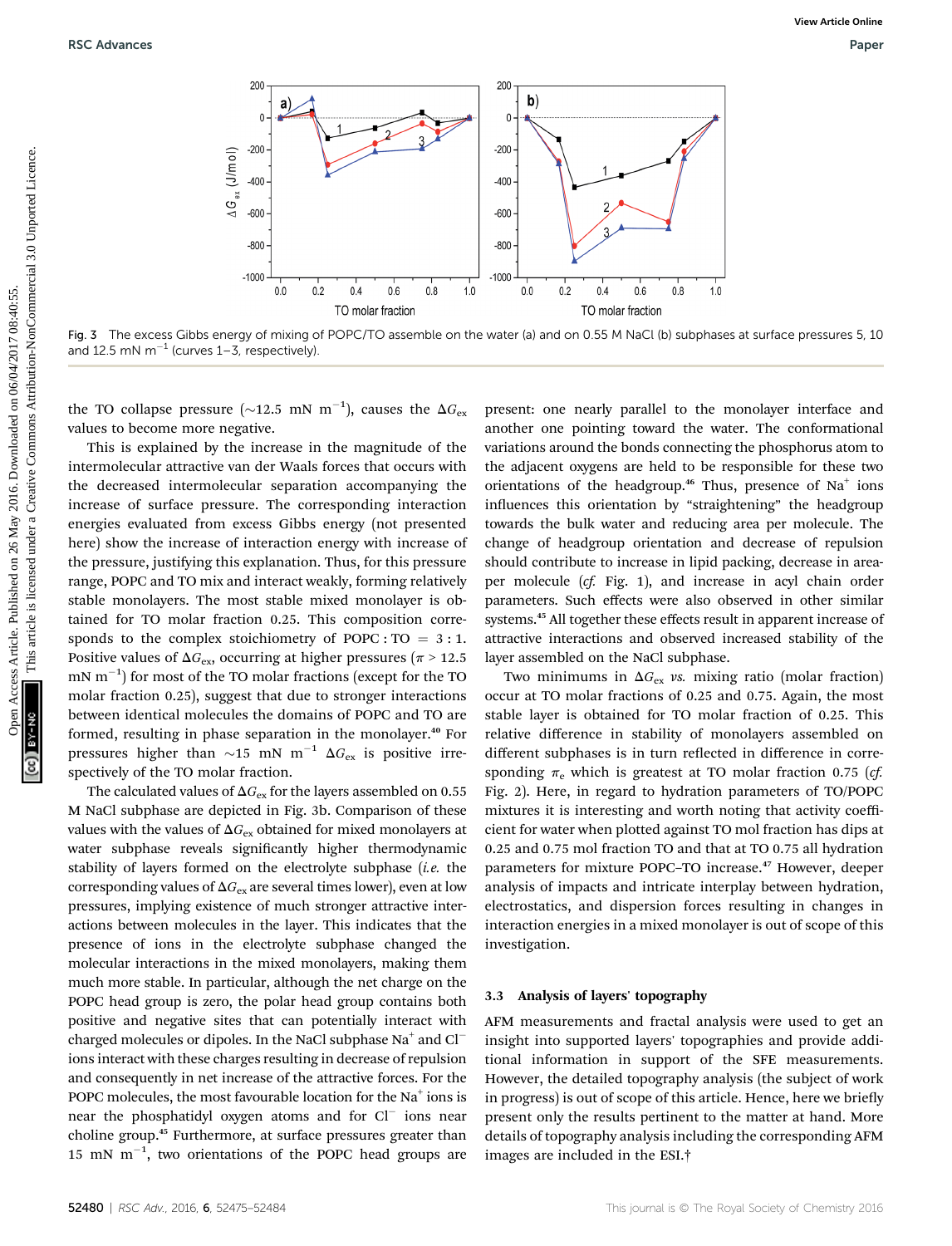All AFM images showed uniform substrate coverage with relatively homogenous and compact monolayer. However, analysis of corresponding roughness profiles show increase of roughness with increase of TO fraction in the monolayer. This is especially noticeable in layers assembled on NaCl subphase. The observed differences in respect to layers assembled on water subphase are compliant with recent findings<sup>48</sup> revealing the influence of electrostatic interactions of sodium and chloride ions positioned around lipid polar heads on the compactness of the layer.

The fractal dimensions of mica supported pure TO and POPC layers derived from AFM images are 2.5  $\pm$  0.05 and 2.6  $\pm$ 0.05 respectively and these could be considered as fractal dimensions of "reference"/pure layers. Fractal dimensions of mixed monolayers assembled on both subphases are in range  $2.5 \pm 0.05$ (TO) to  $2.6 \pm 0.05$  (POPC) increasing with increase of POPC fraction. Although the difference in D between POPC and TO layer is small it indicates somewhat more compact POPC layer. However, fractal dimension does not provide a complete characterization of a sample texture. Namely, different fractal sets may share the same fractal dimension values but have different appearances or textures due to differences in lacunarity.49,50 Lacunarity measures the deviation of a geometric structure from translational invariance, or gappiness of geometric structure.<sup>51</sup> Lacunarity represents the distribution of gap sizes: low lacunarity geometric objects are homogeneous because all gap sizes are the same, whereas high lacunarity objects are heterogeneous.<sup>49</sup> It is worth noting that objects that are homogeneous at a small scale can be heterogeneous at a larger scale. Hence, lacunarity analysis can provide signicant insight into layer topography. The results of lacunarity analysis of pure POPC and TO layers are depicted in Fig. 4. Paper<br>
All APM images alused uniform substrate coverage with<br>
recipred by above are completed on Creative Commons and commons are completed on 26 May 2016. The commons are completed uniformly are recorded uniformly are re

The difference in lacunarity (Fig. 4) at a particular scale is the difference of the values at that scale, these values should be compared and not the area under the curves. Comparison of the areas under the curves could indicate differences in an "integral lacunarity" *i.e.* lacunarity over all considered scales. Although this difference could be small the differences at particular scale can be significant indicating differences in homogeneity on that scale, *i.e.* some structure at low magnification (large scale) may look less heterogeneous than at high magnification (small scale). In our case at scale 15 nm the difference in lacunarity is about 40%. Significant differences in lacunarity between TO and POPC layers can be observed in the size range 5–45 nm. In this range TO layer is significantly more heterogeneous than the POPC layer. At larger scales (>45 nm) both layers exhibit low lacunarity corresponding to relatively homogenous structure. The highest difference in lacunarity appears at 15 nm scale thus coinciding with the subordering periodicity in TO layer of 16 nm inferred from AFM analysis (cf. Fig. S3 in the ESI†).

### 3.4 Surface free energy

SFE derives from the unsatisfied bonding potential of molecules at a surface. These molecules try to reduce the free energy by interacting with molecules in an adjacent phase. Hence, surface phenomena are driven primarily by a tendency to reduce the



Fig. 4 Lacunarity vs. window (scale) size for pure POPC and TO layers assembled at NaCl subphase. Shaded area corresponds to the scale range in which lacunarity of POPC and TO layers are different. Dashed line denotes scale corresponding to the highest difference in **lacunarity** 

surface free energy. Thus, generally, adhesion and wetting are better on hydrophilic solid surfaces with high SFE than on low energy hydrophobic surfaces. In this context mica is known to be strongly hydrophilic with total SFE about 69 mJ  $m^{-2}$ , and a high value of the polar part of the surface energy.<sup>52</sup> This property favours strong interactions of mica surface with polar molecules to form a compact monolayer. Thus, generally, it could be expected that the Langmuir–Blodget transfer of the POPC monolayer onto mica surface would considerably decrease surface free energy. This firstly, due to the interaction between hydrophilic mica surface and polar heads of the POPC molecules causing their apolar hydrocarbon chains to orient outwards, and secondly, due to a relatively high degree of POPC condensation in the Langmuir layer. Namely, the degree of condensation in the Langmuir layer is reflected in the SFE values of the transferred/supported layer since the SFE of a more condensed monolayer with denser packing of hydrocarbon chains is lower.<sup>17</sup> On the other hand, deposition of a pure TO layer on mica should decrease its SFE only slightly. This occurs due to differences between POPC and TO in polarity (TO is apolar) and molecular structure influencing the degree of condensation in the corresponding Langmuir layer. Namely, in the glycerol backbone POPC molecule has two fatty acid chains one of which is saturated and another is unsaturated, while the TO molecule has three unsaturated fatty acid chains preventing dense packing in the Langmuir layer. Hence, the SFE of a mica supported mixed POPC/TO layer should decrease considerably with increase of POPC molar fraction.

The results of SFE measurements of pure and mixed monolayers depicted in Fig. 5 support these general conclusions: total SFEs are lower than that of pure mica, pure POPC layer has lower total SFE than TO layer and for a mixed layer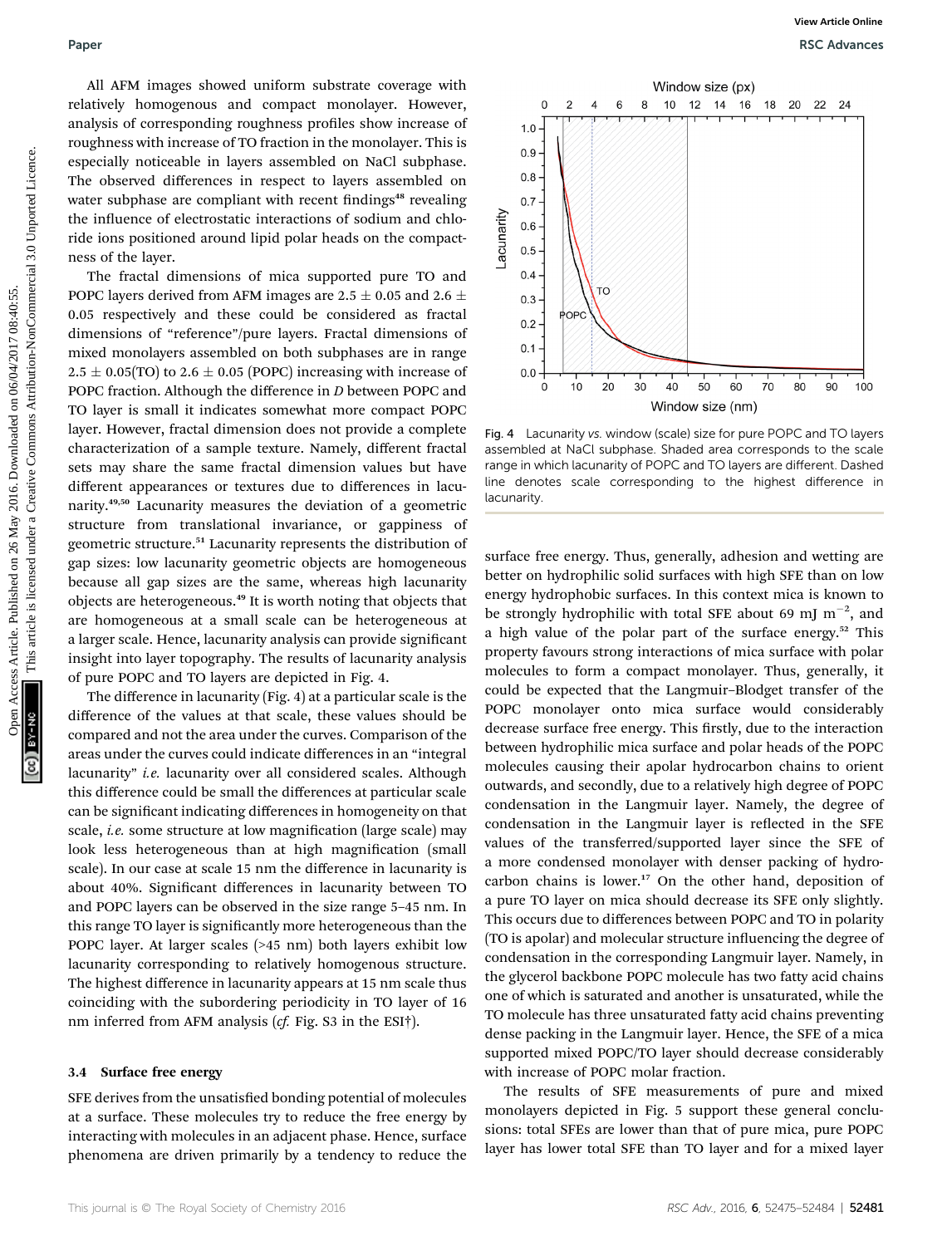

Fig. 5 The total surface free energy (curves 1), and its respective polar (curves 2) and disperse (curves 3) components of pure and mixed POPC/ TO monolayers, formed on a water (a) and on 0.55 M NaCl (b) subphase and transferred onto the mica substrate, presented as functions of the TO molar fraction. The symbols represent average measured values, lines the corresponding B-spline fit. Error bars represent the corresponding standard deviations. Values of SFE for pure mica (open symbols) are presented at right side of the panels.

total SFE depends on mixing ratio and increases with increase of TO molar fraction. However, the subphase used for monolayer assembly significantly influences contributions of polar and dispersive component to the total SFE as well as their change with the mixing ratio. Thus, between the two subphases, the change in mixing ratio results in considerably different dynamic of total SFE and its components.

Total SFE of a mixed layer assembled on a water subphase and its components are depicted in Fig. 5a. As expected the total SFE is significantly lower than the SFE of mica and increases with increase of TO molar fraction. For mixtures with TO molar fractions <0.75, the contributions to SFE coming from the polar and disperse components are nearly equal and gradually increase with increase of TO fraction. The significant contribution of dispersive component to the total SFE reflects the hydrophobic nature of such film. Low values of total SFE for the POPC rich monolayers also reflect higher degree of condensation in these monolayers in comparison to the TO rich monolayers, which is enabled by combination of one saturated and one unsaturated fatty acid in the glycerol backbone of POPC. For mixed monolayers with TO molar fractions >0.75 the contributions to the SFE coming from the polar component are about 30–40% higher than those coming from the disperse component. The increase of the polar component in this mixing ratio range is attributed to the dipolar interactions between mica and TO ester groups. The disperse part of SFE of pure TO layer is about 24 mJ m $^{-2}$ , which is in agreement with theoretical values obtained from continuum theory and Hamaker constant.<sup>53</sup> This corresponds to the situation of TO molecules adopting a conformation with the glycerol residue at the mica surface and the three oleic acid residues directed toward the bulk and the layer of water molecules next to the mica surface that form hydrogen bonds with the ester groups of the triglyceride.<sup>53</sup>

Surface free energy of mica supported mixed layers assembled on the NaCl electrolyte subphase are shown in Fig. 5b. In comparison to the layers assembled on a water subphase, for all TO molar fractions these layers are characterized with much lower variations and a significantly higher total SFE due to the high contributions coming from the polar component. While the corresponding contributions of the disperse components are nearly equal for both subphases, the corresponding contributions to SFE coming from the polar component in a layer assembled on an electrolyte subphase are almost two times higher. This is explained with a less compact molecular packing in the Langmuir layer due to penetration of electrolyte ions into the polar head-group region, $54,55$  thus influencing the bonding potential of the layer. The influence of the electrolyte ions on monolayer structure and ordering discussed in paragraph 3.3 is also apparent from the corresponding  $\pi$ -A isotherms. By comparison it is evident that the values of areaper-molecule in monolayers on the electrolyte subphase are higher than those in monolayers on the water subphase. This occurs due the presence of ions promoting the solvation of polar head groups of phospholipid, making their effective size greater.<sup>56</sup> The greater polar head groups in turn require a greater area per molecule resulting in less dense packing. Such monolayers when transferred to a mica substrate will have higher SFE. Furthermore, in regard to this, it is worth noting that the layers assembled on NaCl have higher fractal dimension than that of a layer assembled on pure water. Now, as the relative permittivity (dielectric constant  $\kappa$ ) of a fractal structure is not constant but rather depends on its fractal dimension<sup>57</sup> (increase in *D* results in decrease of  $\kappa$ ), the fractaly induced change in  $\kappa$  favours electrostatic interactions over dispersive in layers assembled on NaCl subphase, thus increasing the polar contributions to SFE. More details on influence of fractal dimension on the dielectric constant is provided in the ESI.† Finally, in this context, somewhat unexpectedly high SFE of pure TO layer assembled on the NaCl subphase could be possibly attributed to relatively less compact packing of TO molecules as mentioned before and indicated by relatively high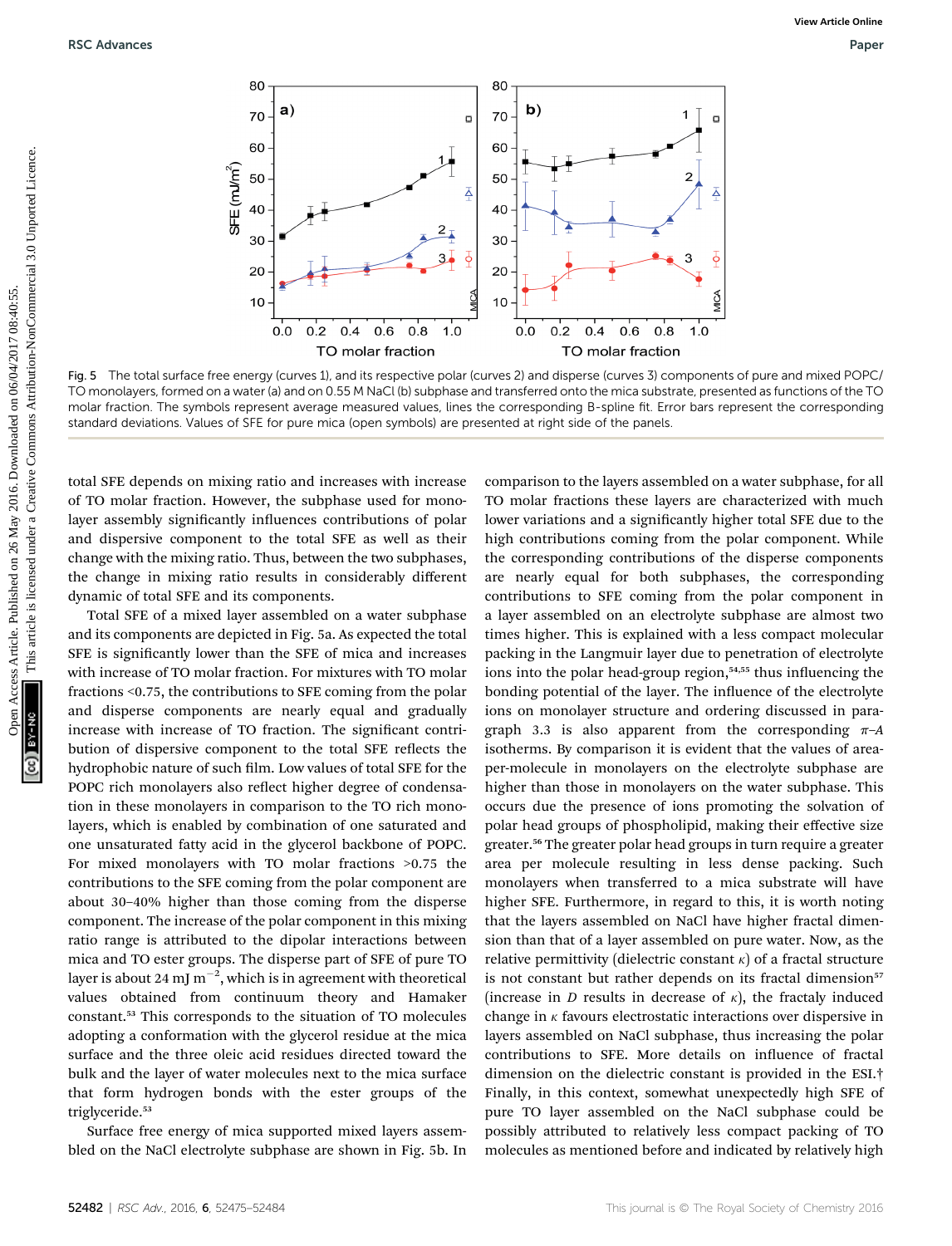lacunarity of pure TO layer. This relatively lose packing leaves (at molecular level) exposed mica surface, thus enabling access of probing liquids to the free mica surface. This in turn contributes to rise of measured SFE towards the value of mica's SFE. This is also supported by appearance of "valleys" in the roughness profile of the corresponding AFM scanned area of pure TO layer (cf. Fig. S3d in the ESI†). The bottom of these "valleys" probably represent free mica surface. The dimensions and separation of the "valleys" are smaller for pure TO layer assembled on the water subphase than on the NaCl subphase (Fig. S3a†), indicating relatively smaller accessible free mica surface within the layer. Hence, the corresponding SFE of a layer assembled on water subphase is signicantly lower than that of mica. Paper<br>
Users are mixingly the particle in the mediatric contract article of modeling terms are mixingly arcess are article. On 2016 and the set of the state of the state of the state of the state of the state of the state

## 4. Conclusions

Supported lipid layers formed by transfer of a Langmuir monolayer from a liquid subphase onto a solid surface are commonly used as model systems for biological membranes with high potential for (bio)technological applications including development of various novel sensors incorporating membrane based films. Conclusions drawn from the results of this study including pure and mixed POPC/TO monolayers assembled on water and on NaCl subphase and transferred to a hydrophilic (mica) substrate are summarized as follows.

Analysis of recorded isotherms indicates that the POPC/TO form a partially immiscible system on both subphases. At surface pressures below the envelope point, the two components are miscible, while at pressures above the envelope point TO be expelled from the layer. Calculated excess free energies of mixing indicate that the mixed POPC/TO layers assembled on the NaCl subphase are more stable than those assembled on a water subphase. Regardless of the subphase used for the assembly the most stable layers are obtained for POPC molar fraction 0.75. SFE of the supported mixed layers depends primarily on the mixing ratio and the type of a subphase used in the self-assembly of Langmuir layer, and is significantly influenced by the chain saturation/unsaturation in the considered lipid. The SFE of a supported mixed lipid monolayer assembled on water subphase can be tuned in a range of 31–58 mJ  $\mathrm{m}^{-2}$  by changing the TO molar fraction. Thus, allowing for change of supported layer's wetting properties from hydrophobic to hydrophilic. The SFE of mixed layers assembled on the NaCl subphase are characterized with high polar component, almost two-times higher than the disperse part. The variation in SFE due to change in mixing ratio is lesser than for the layers assembled at water subphase allowing for tuning of SFE in range 53-72 mJ  $m^{-2}$ . Between the two subphases used in the assembly the SFE of the investigated mixed layers on mica can be tuned in a range of 31–72 mJ  $m^{-2}$  by changing the POPC/TO mixing ratio. Considering that different bio-functionalized surfaces (such as with antibody, albumin, bacteria, cells, and phospholipids) were reported to have the surface free energies in the range of 35–75 mJ  $m^{-2}$  (ref. 26, 58–61) one may conclude that the attained SFE tuning range could allow signicant

modification of interfacial interactions and surface properties of supported mixed POPC/TO lipid layers.

Results of this study should contribute to better understanding of the SFE tuning of supported mixed lipid films. Also, through the identification of influential parameters that allow for tailoring of the surface properties, they should help in design of a more efficient lipid host layers for various applications including superhydrophobic low surface energy materials.<sup>62</sup>

## Acknowledgements

This work was supported by the North Atlantic Treaty Organization (NATO) Science for Peace (SfP) Award Reference SfP 983147, and by the Croatian Ministry of Science, Education and Sports, Grant No. 098-0982915-2899 "Organizational processes and optical interactions in condensed molecular systems".

## References

- 1 E. Castellana and P. Cremer, Surf. Sci. Rep., 2006, 61, 429– 444.
- 2 J. A. Jackman, W. Joshua and C. Nam-Joon, Materials, 2012, 5, 2637–2657.
- 3 J. Sołoducho and J. Cabaj, J. Anal. Bioanal. Tech., 2013, S7, 005.
- 4 D. A. Cadenhead, Monomolecular Films as Biomembrane Models, in Structure and Properties of Cell Membranes, ed. G. Benga, CRC Press, Boca Raton, FL, 1985, vol. 3, ch. 2, pp. 21–62.
- 5 Y. H. Chan and S. G. Boxer, Curr. Opin. Chem. Biol., 2007, 11, 581–587.
- 6 C. H. Nielsen, Anal. Bioanal. Chem., 2009, 395, 697–718.
- 7 A. Penezić, B. Gašparović, D. Stipaničev and A. Nelson, Environ. Chem., 2014, 11, 173–180.
- 8 M. Bally, K. Bailey, K. i. Sugihara, D. Grieshaber, J. Vörös and B. Städler, Small, 2010, 6, 2481-2497.
- 9 Z. Coldrick, A. Penezić, B. Gašparović, P. Steenson, J. Merrifield and A. Nelson, J. App. Electrochem., 2011, 41, 939–949.
- 10 S. Mohamadi, D. J. Tate, A. Vakurov and A. Nelson, Anal. Chim. Acta, 2014, 813, 83–89.
- 11 M. Gołabek and L. Hołysz, Appl. Surf. Sci., 2010, 256, 5463– 5469.
- 12 J. Comelles, M. Estevez, E. Martinez and J. Samitier, Nanomed. Nanotech. Biol. Med., 2010, 6, 44–51.
- 13 R. Chepyala and S. Panda, Appl. Surf. Sci., 2013, 271, 77–85.
- 14 B. Zhao, J. Moore and D. Beebe, Science, 2001, 291, 1023– 1026.
- 15 E. Chibowski and M. Jurak, Colloids Surf., A, 2011, 383, 56– 60.
- 16 M. Golabek, M. Jurak, L. Holysz and E. Chibowski, Colloids Surf., A, 2011, 383, 56–60.
- 17 M. Jurak and E. Chibowski, Colloids Surf., B, 2010, 75, 165– 174.
- 18 D. K. Owens and R. C. Wendt, J. Appl. Polym. Sci., 1969, 13, 1741–1747.